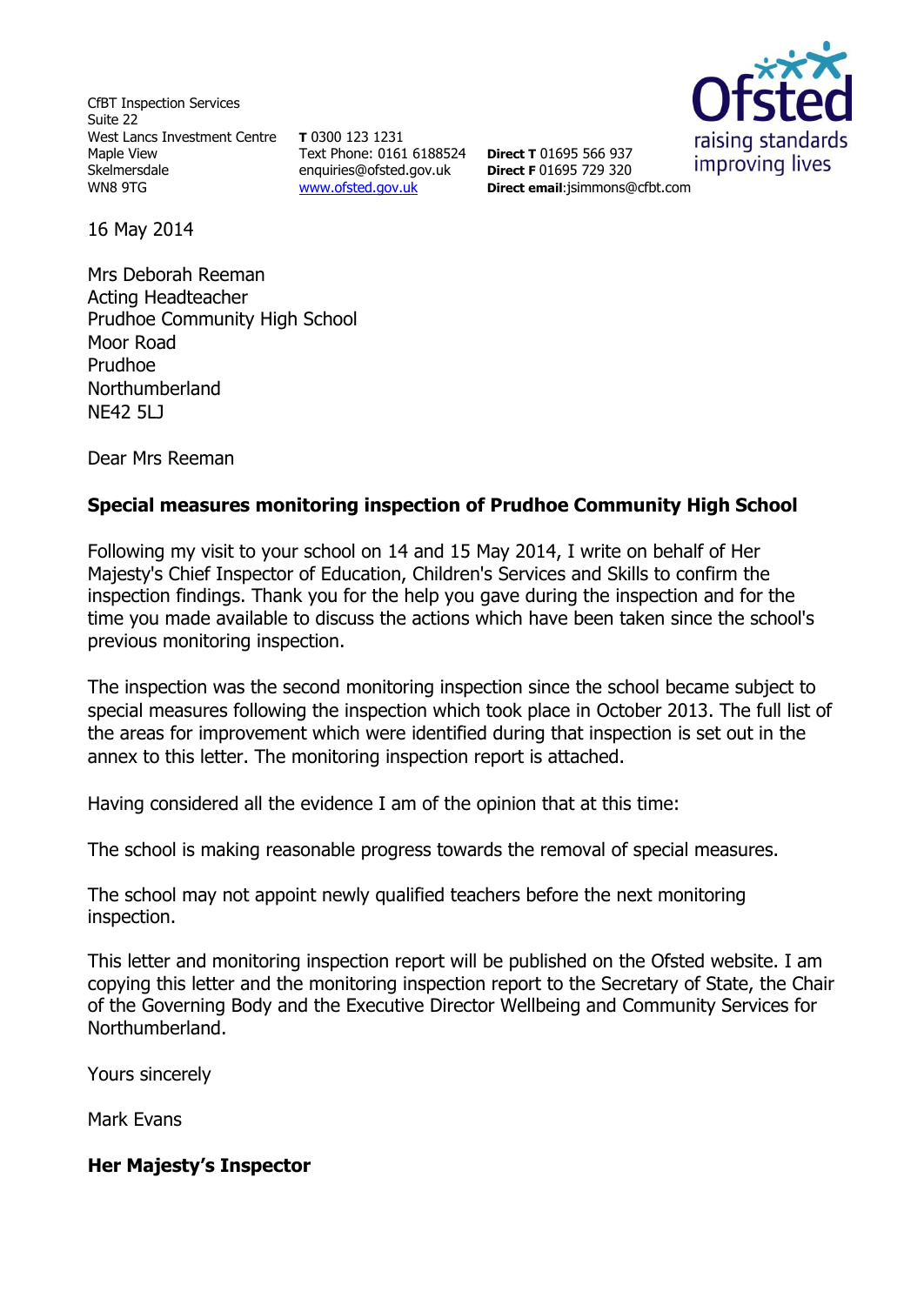

# **Annex**

# **The areas for improvement identified during the inspection which took place in October 2013**

- Ensure, as a matter of urgency, that:
	- an external review of site security is carried out and school leaders respond rapidly and in full to its findings
	- the school follows its policy to ensure that all students and adults accessing computer systems have a unique and secure username and password so that internet access and use can be monitored
	- the attendance of all students, including those attending alternative provision, is recorded accurately and in a timely fashion.
- Improve the quality and consistency of teaching so that it is always good or better, and thereby raise achievement, by ensuring that:
	- instances of inadequate and weak teaching and low-level disruption to learning are rapidly eradicated
	- $-$  all teachers have high expectations of students and use assessment information more effectively to plan and deliver lessons that closely match the needs and prior attainment of all students
	- there is a stronger and more consistent focus on encouraging students' enjoyment of reading
	- students are given clear, regular and helpful feedback on their work so they understand how to improve.
- **Improve the leadership and management of the school, including the governing body,** by:
	- setting clear timescales and deadlines for improvement, together with well-defined targets by which to measure success so that the pace of school improvement increases
	- ensuring that senior and middle leaders focus on students' learning and progress when making judgements about the quality of teaching and that teachers receive development points that help them to improve
	- $-$  tackling inconsistencies in the quality of leadership and teaching through more rigorous performance management and stronger accountability of staff
	- ensuring that governors develop the skills required to challenge the school more rigorously by taking part in and responding to an external review of governance.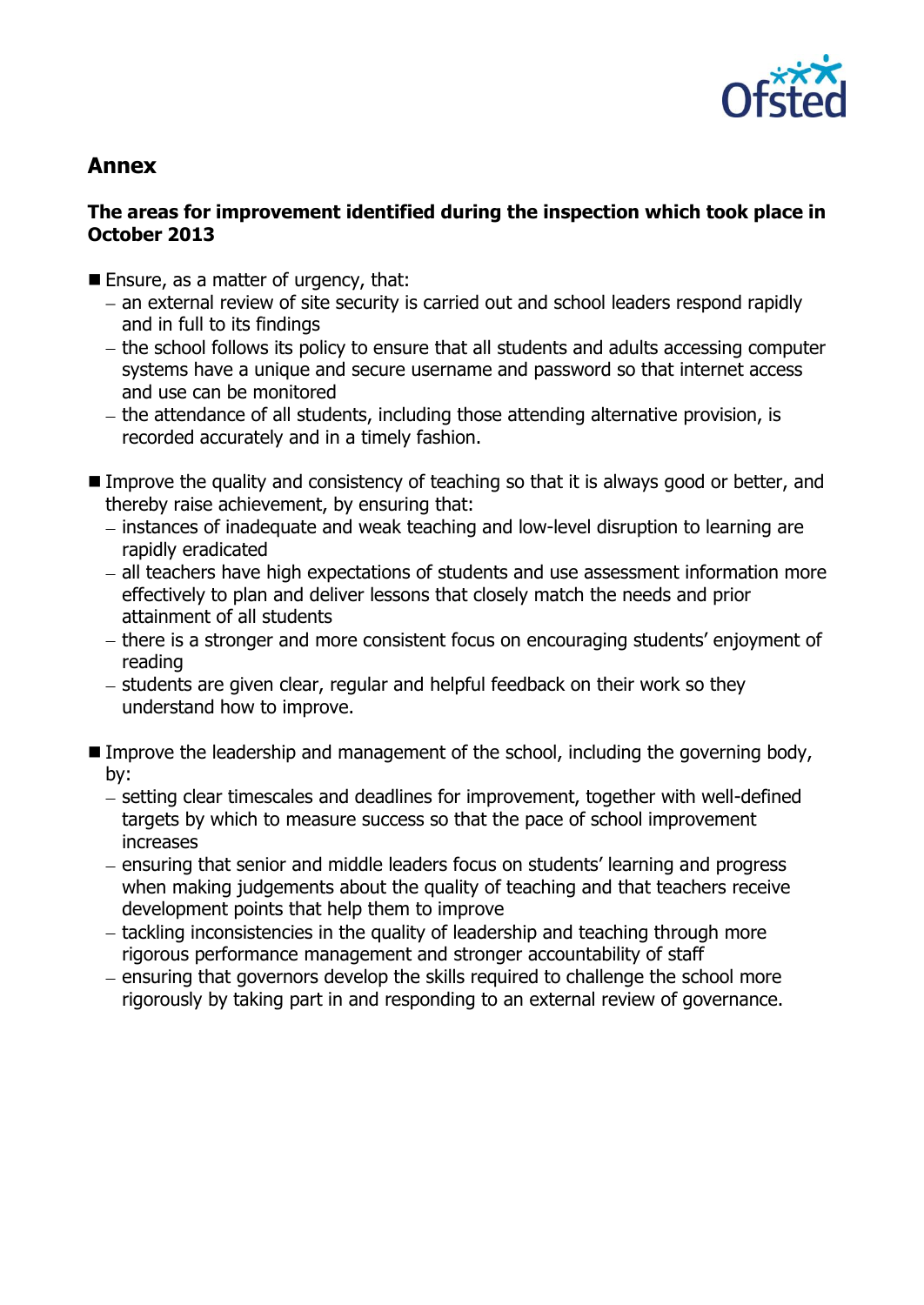

# **Report on the second monitoring inspection on 14 to 15 May 2014**

#### **Evidence**

Inspectors observed the school's work and scrutinised a range of documents. Inspectors met with the acting headteacher and other leaders, the whole staff, representative groups of staff, students, a small number of parents, members of the governing body, a National Leader for Education who is supporting the school and representatives of the local authority.

#### **Context**

Since the last inspection the headteacher has left the school and a new acting headteacher has been appointed.

#### **Achievement of pupils at the school**

There have been no further external examinations results since the previous monitoring inspection. Evidence gathered during this inspection demonstrates that students with special educational needs are not making the progress that they should. The school's plans to support each of these students are not detailed enough and teaching and support staff do not receive enough guidance on how these plans should be implemented. The progress of students known to be eligible for free school meals has been slower than that of other students, however, data collected by the school suggest that the 'gap' is closing and results for this group are expected to be much improved when results are collated at the end of this academic year. The progress of students in the sixth form continues to improve.

# **The quality of teaching**

While showing improvement, too much teaching still requires improvement. The lower attaining students in particular are given work which does not help them progress quickly enough. However, senior leaders are taking important steps to improve teaching, including the recent introduction of a more rigorous and focused approach to the monitoring of classroom practice. This involves regular joint observation of lessons by senior and middle leaders to check the standard of work in classrooms, the collection and analysis of data about students' progress and the sampling of students' folders and workbooks to ensure that marking is effective. Leaders are being effectively supported in this work by partner schools, including King Edward VI School at Morpeth and Cramlington Learning Village, which are helping them ensure that the judgements about teaching and pupils' progress are accurate. During the inspection, a number of joint observations took place involving inspectors and the school's senior and middle leaders. In all cases, judgements made by school staff were generally accurate.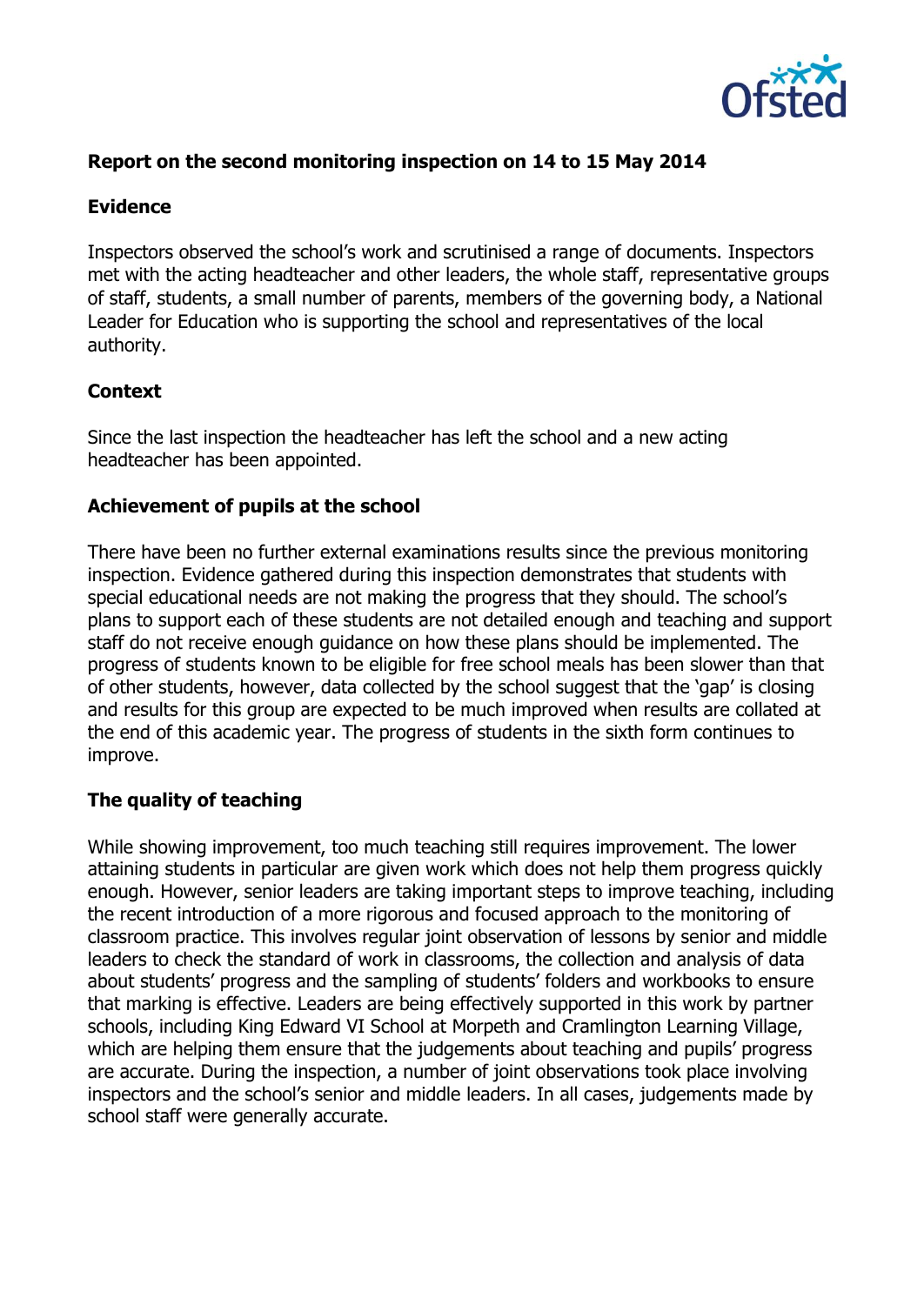

The school's most recent monitoring records indicate that support for improving the quality of teaching is more focused and is related carefully to the needs of individual staff. This work rightly includes improving teachers' questioning skills and the use of assessment information when lessons are being planned. Evidence from lesson observations shows a positive impact on teachers' practice.

Students report that the recently introduced whole-school approach to the marking of their work is helping them see how they can improve. They welcome the fuller teacher comments that are evident in many of their work books. However, some teachers are still not following the guidance provided by senior leaders so that some marking is not helping students to improve their work. For example, in mathematics there is a preponderance of ticks and too little comment to guide students in how to correct errors in their work. Where marking is effective in, for example, English and history, it is specific and engages individual students in a dialogue about their work. It helps them see in detail what they need to do next to improve. In the sixth form, marking across all the subjects seen is now detailed and encourages students to achieve their best. Often teachers' comments are very focused, moving students' learning on by suggesting detailed next steps and particular areas for future research.

Too little has been done to increase students' interest in reading for enjoyment across the school. While there is interesting display work now in place, the school's plans in this area, although ambitious and promising, are still at an early stage of development.

#### **Behaviour and safety of pupils**

The improvements required to ensure safe access to the school buildings have been addressed. The local authority has worked with the school to ensure that the buildings are secure and appropriate locks and systems are now in place. Staff and students report that they are clear about the importance of security and understand how the new systems work. Leaders at the school carefully monitor the security of the buildings, including the Fuse onsite provision, on a very regular basis.

The school, working with the local authority, has ensured that all students and adults accessing computer systems have a unique and secure username and password so that internet access and its use can be monitored.

Attendance at the school is improving but those students known to be eligible for free school meals are still not attending as often as other students. The attendance of those students who receive their education in settings other that at the school is now being carefully monitored on a daily basis.

Students' behaviour is showing improvement, they take appropriate care and show consideration for others about the school and in classrooms. However, a small number of incidents of low-level disruption were seen during the inspection. These were the result of teachers' low expectations of students' capabilities. Students' attitudes towards their work are improving and this is becoming more evident across the school. Most are taking a pride in their work and displaying real engagement in lessons, especially in the sixth form.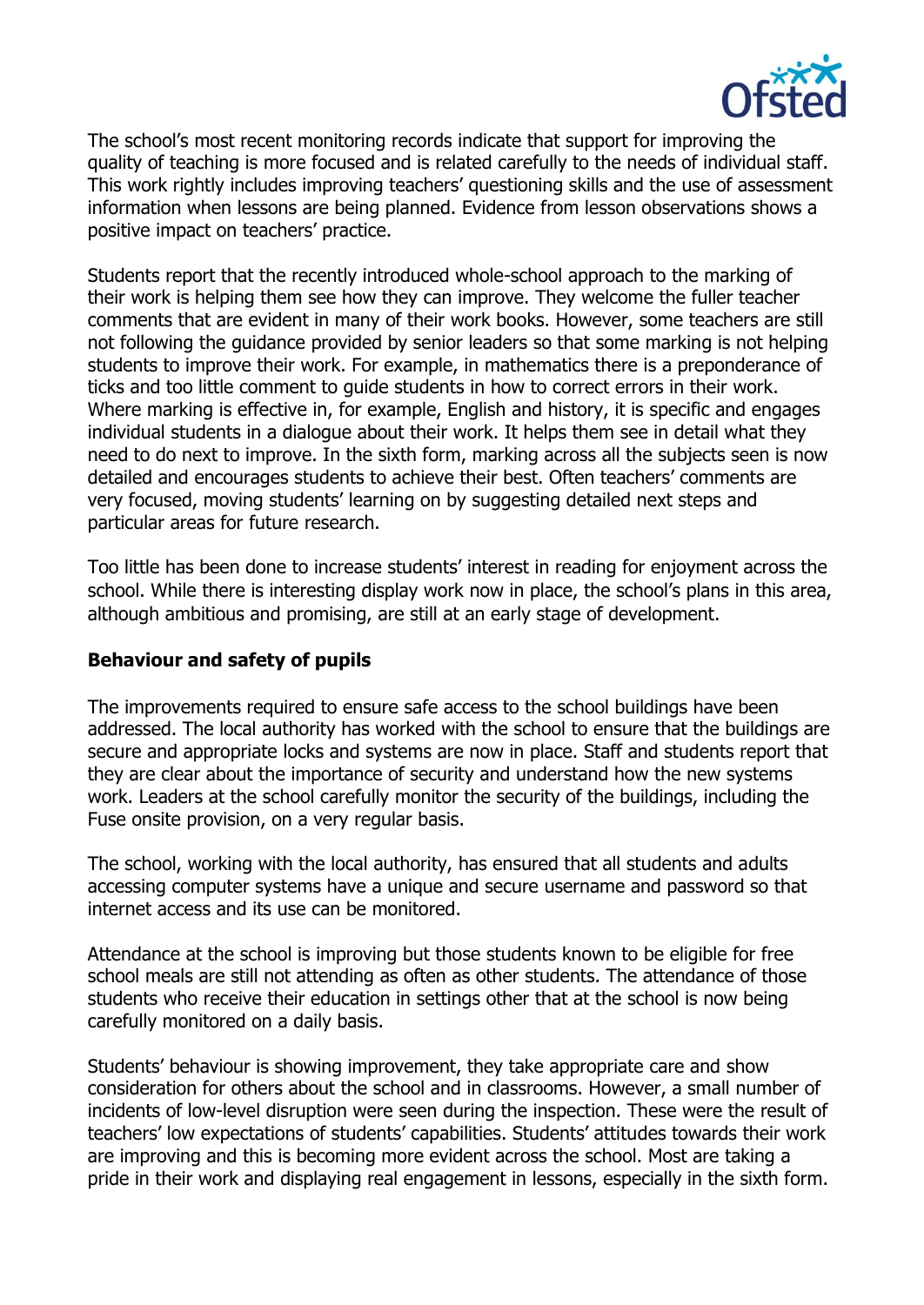

Since the last monitoring inspection in January 2014 there has been a marked improvement in the appearance of the school. Despite the age and condition of some of the buildings, considerable effort has been made to make the learning environments more attractive. There is very little litter on the site and displays are generally in good order and reflect a wide range of the activities of the school. Students report that they have noticed and welcome the visible presence and active engagement of the headteacher and her team with them as they move about the school both in and out of the classrooms.

# **The quality of leadership in and management of the school**

Since the appointment of the new acting headteacher to the school there has been a noticeable shift in the urgency with which weaknesses are being tackled. There is now a much clearer emphasis on improving teaching and heightened expectations about what students should achieve. Staff are more confident and increasingly welcome being held to account for the quality of their work. Subject staff and leaders report that the regular departmental reviews, supported by partner schools, give staff opportunities to improve their skills and share effective practice. There is a growing emphasis on staff working together in teams to improve provision for students.

Although there is evidence of progress across a range of activities, much further work is still needed. For example, the school is establishing a more coherent approach to improving the performance of students known to be eligible for free school meals, although this is still at a relatively early stage. Actions to improve middle leadership in the sixth form are not yet showing demonstrable impact because these initiatives are too recent.

Not enough progress is being made to improve the leadership of provision for those students with special educational needs. There is little evidence of information being shared and individual education plans for these students are not fit for purpose. The school has commissioned an audit of this area by an external consultant.

More needs to be done to ensure that governors have a clear view of how well the school is tackling the areas for improvement identified at the last inspection. The link which individual governors have with particular subject departments and other aspects of the school's work is not being used well to hold senior leaders to account and is not being shared with other governors. A review of governance arrangements has taken place and governors have changed some of the ways in which they carry out their monitoring responsibilities. Training in the analysis of performance data is helping them to ask more searching questions, particularly about the school's use of the pupil premium funding (additional government money).